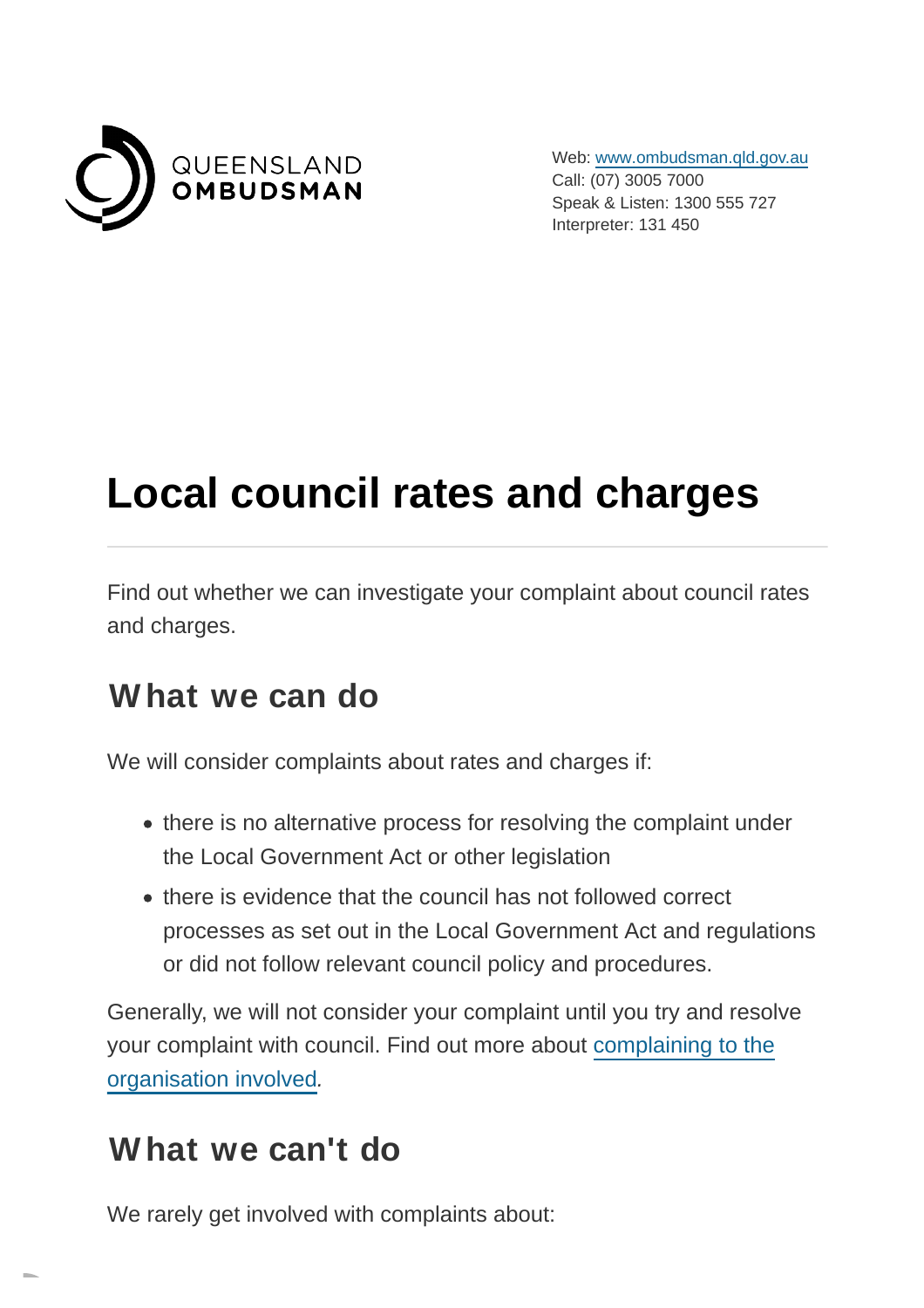- local councils' overall rating strategies and policies
- particular rates that have been set
- rate increases established as part of an annual council budget.

This is because councils are democratically elected bodies which have broad powers under the Local Government Act 2009 (Local Government Act) to set rates and charges for services.

## **Land valuation and fire levy**

We do not deal with [complaints about the valuation of land](https://www.qld.gov.au/environment/land/title/valuation/lodge-objections/) or the [fire](https://www.qfes.qld.gov.au/about-us/complaints-management) services levy, because other avenues of appeal have been established by the state government.

#### **Complaints we can investigate**

## **Types of rates and charges**

The Department of Local Government, Racing and Multicultural Affairs website provides information about the [types of rates and](https://www.dlgrma.qld.gov.au/local-government/finance/rates-and-charges) charges.

#### **How are rates and charges determined?**

Local councils in Queensland have broad powers under the Local Government Act 2009 to impose rates and charges. The [City of](https://www.legislation.qld.gov.au/legisltn/current/c/citybrisa10.pdf) Brisbane Act 2010 sets out similar powers for Brisbane City Council.

Rates and charges provide revenue for works, services and facilities for the local community.

Decisions about rates and charges must be made in an open and accountable way through an annual budget meeting of council (usually held between 1 June and 31 July each year).

Local councils publish documents about their budgets, including a revenue policy and revenue statement.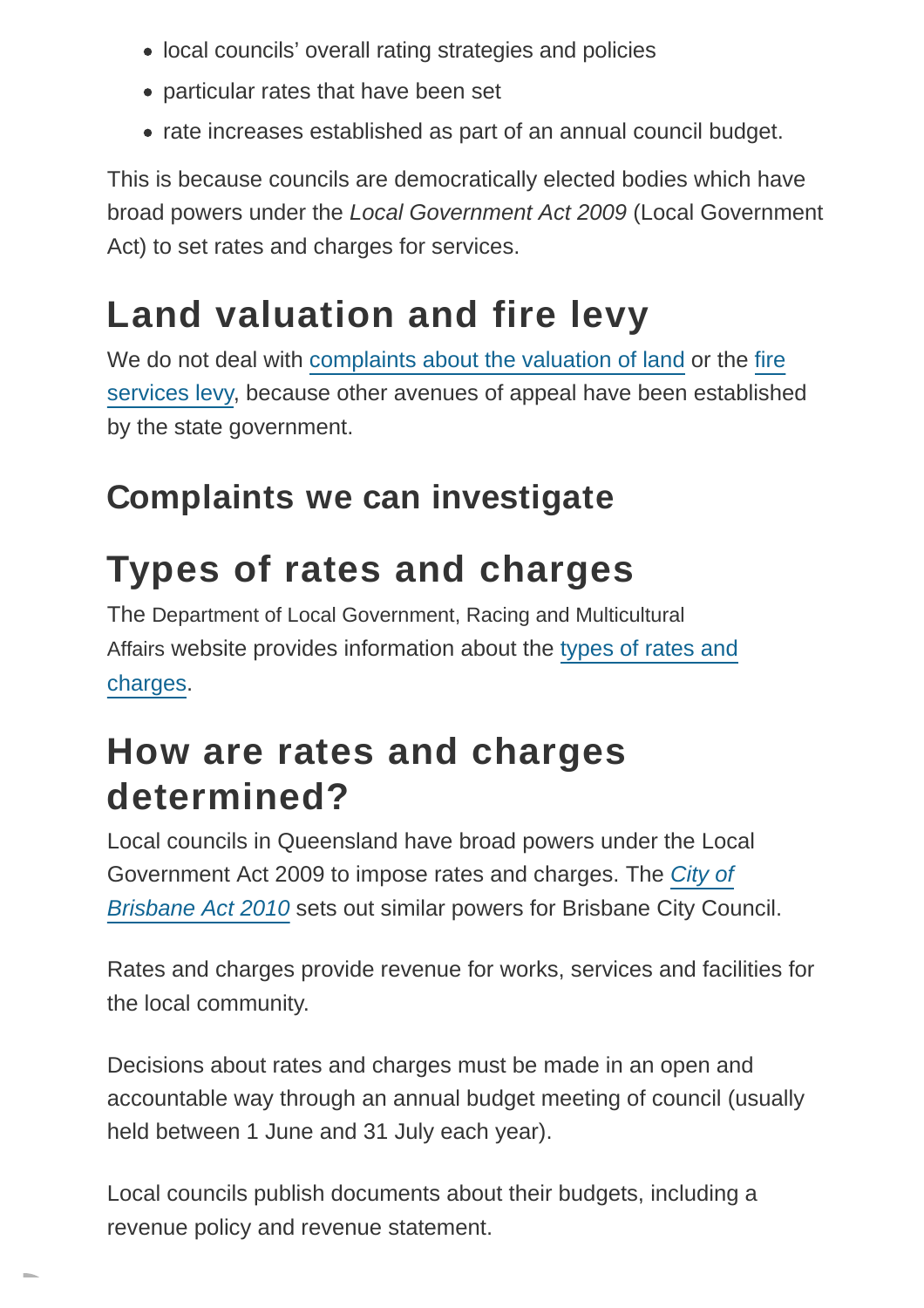These documents are important to help understand the council's approach to raising revenue. A copy of these documents is available by contacting your local council or visiting its website.

### **Why has council increased its rates and charges?**

Generally, there is no limit on what a local council can charge for its rates.

Each local council sets its rates levy to achieve a certain level of income each year to cover the cost of providing services and infrastructure.

Sometimes, changes in land valuations can lead to variations in rates for individual and even categories of property owners. However, the Local Government Act does contain a number of 'tools' which councils can use to limit increases in rates. For example, a council can average valuations over two or three years. It is up to each council to decide when these tools are used.

Information about why council has increased its rates and charges is generally included with your rate notice or on its website.

## **What happens if I don't pay my rates?**

If the full amount is not paid by the due date, local councils are entitled to apply penalty interest and take other action. For example, council can recover the outstanding amount through legal proceedings. If the rates remain unpaid on occupied land for more than three years, council can sell the land.

If you make a complaint about your rates or charges, it is important you keep paying until the outcome is determined. This will avoid penalty interest being imposed on the unpaid amount. It also avoids legal action, which may result in legal costs being applied to your account.

# **Trouble paying your rates?**